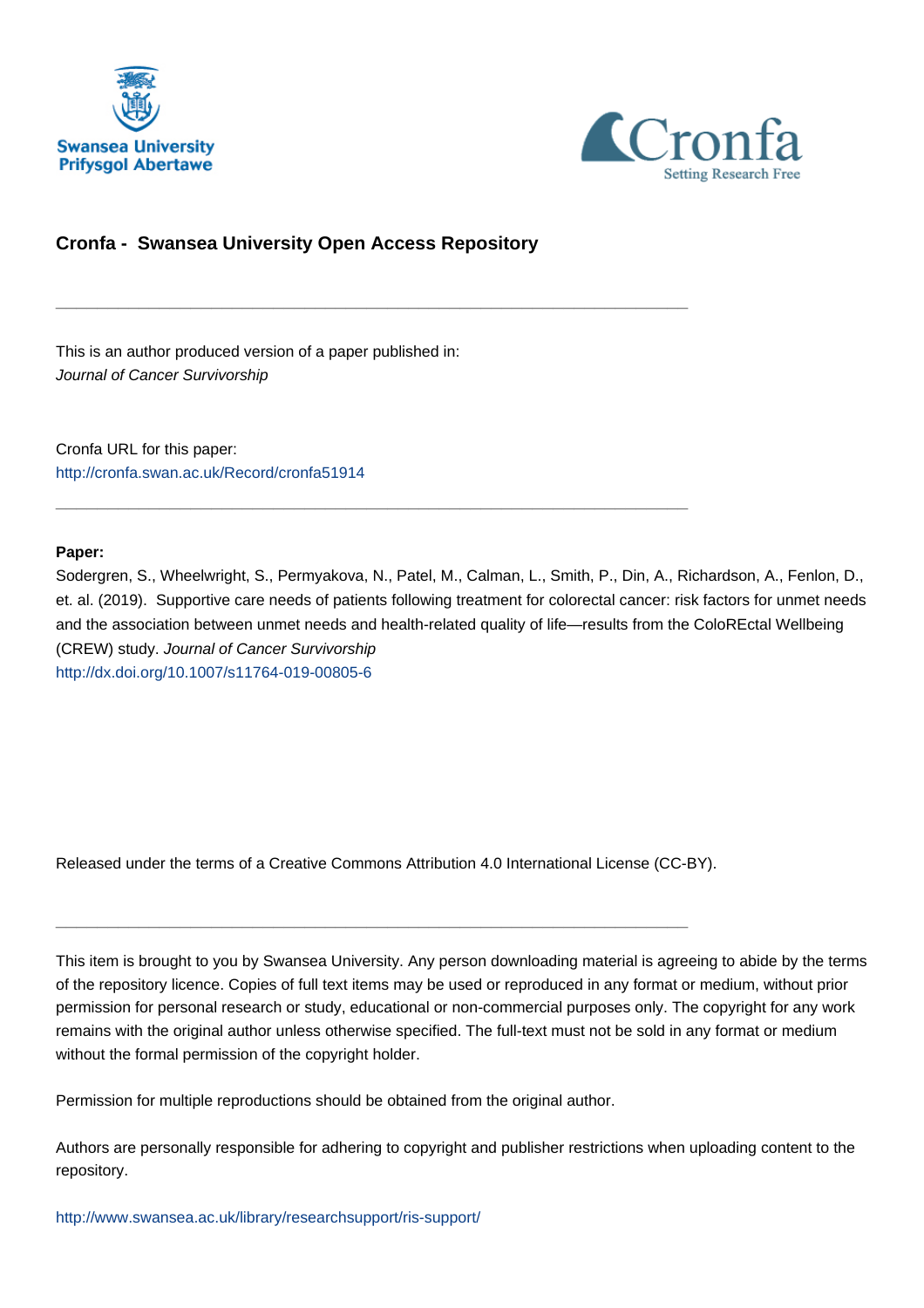# Supportive care needs of patients following treatment for colorectal cancer: risk factors for unmet needs and the association between unmet needs and health-related quality of life—results from the ColoREctal Wellbeing (CREW) study



S. C. Sodergren<sup>1</sup>  $\cdot$  S. J. Wheelwright<sup>1</sup>  $\cdot$  N. V. Permyakova<sup>1,2</sup>  $\cdot$  M. Patel<sup>1</sup>  $\cdot$  L. Calman<sup>1</sup>  $\cdot$  P. W. F. Smith<sup>2</sup>  $\cdot$  A. Din<sup>1</sup>  $\cdot$ A. Richardson<sup>3</sup>  $\cdot$  D. Fenlon<sup>4</sup>  $\cdot$  J. Winter<sup>1,3</sup>  $\cdot$  J. Corner<sup>5</sup>  $\cdot$  C. Foster<sup>1</sup>  $\cdot$  Members of Study Advisory Committee

Received: 4 March 2019 /Accepted: 30 August 2019  $\circledcirc$  The Author(s) 2019

## Abstract

Purpose To investigate unmet needs of patients with colorectal cancer (CRC) at the end of treatment and whether unmet needs improve over time. Identify predictors of need following treatment and whether unmet need is associated with worse healthrelated quality of life (HRQoL).

Methods As part of the UK ColoREctal Wellbeing (CREW) cohort study, patients treated for CRC completed the Supportive Care Needs Survey Short Form-34 (SCNS SF-34) 15 and 24 months following surgery, along with questionnaires measuring HRQoL, wellbeing, life events, social support, and confidence to manage their cancer before surgery, 3, 9, 15, and 24 months post-surgery. Results The SCNS SF-34 was completed by 526 patients at 15 months and 510 patients at 24 months. About one-quarter of patients had at least one moderate or severe unmet need at both time points. Psychological and physical unmet needs were the most common and did not improve over time. Over 60% of patients who reported 5 or more moderate or severe unmet needs at 15 months experienced the same level of unmet need at 24 months. HRQoL at the beginning of treatment predicted unmet needs at the end of treatment. Unmet needs, specifically physical, psychological, and health system and information needs, were associated with poorer health and HRQoL at the end of treatment.

Conclusions Unmet needs persist over time and are associated with HRQoL. Evaluation of HRQoL at the start of treatment would help inform the identification of vulnerable patients. Assessment and care planning in response to unmet needs should be integrated into person-centred care.

Implications for Cancer Survivors Early identification of CRC patients at risk of unmet needs will help infrom personalised survivorship care plans. The implementation of personalised and tailored services are likely to confer HRQoL gains.

Keywords Colorectal cancer  $\cdot$  Supportive care needs  $\cdot$  Health-related quality of life  $\cdot$  Survivorship

Electronic supplementary material The online version of this article (https://doi.org/10.1007/s11764-019-00805-6) contains supplementary material, which is available to authorized users.

 $\boxtimes$  C. Foster C.L.Foster@soton.ac.uk

- <sup>1</sup> Macmillan Survivorship Research Group, School of Health Sciences, Faculty of Environmental and Life Sciences, University of Southampton, Southampton S017 1BJ, UK
- <sup>2</sup> Social Statistics and Demography, Social Sciences, University of Southampton, Southampton, UK
- University Hospital Southampton NHS Foundation Trust, Southampton, UK
- <sup>4</sup> College of Human and Health Sciences, Swansea University, Swansea, UK
- <sup>5</sup> Executive Office, University of Nottingham, Nottingham, UK

## Introduction

The experience of cancer and its treatment from the perspective of the patient is increasingly recognised as an integral part of health outcome assessment [1]. Patientreported outcome measures (PROMs) focused on healthrelated quality of life (HRQoL) and satisfaction of care and needs, and collect information on physical or psychosocial problems that might otherwise be overlooked [2]. This information can be used to tailor treatment and care and has the potential to improve clinical outcomes  $[3-5]$ . Given that the physical and psychosocial impact of cancer and its treatment can be felt long after active treatment has been completed [6], it is important that patient-reported assessments continue beyond treatment.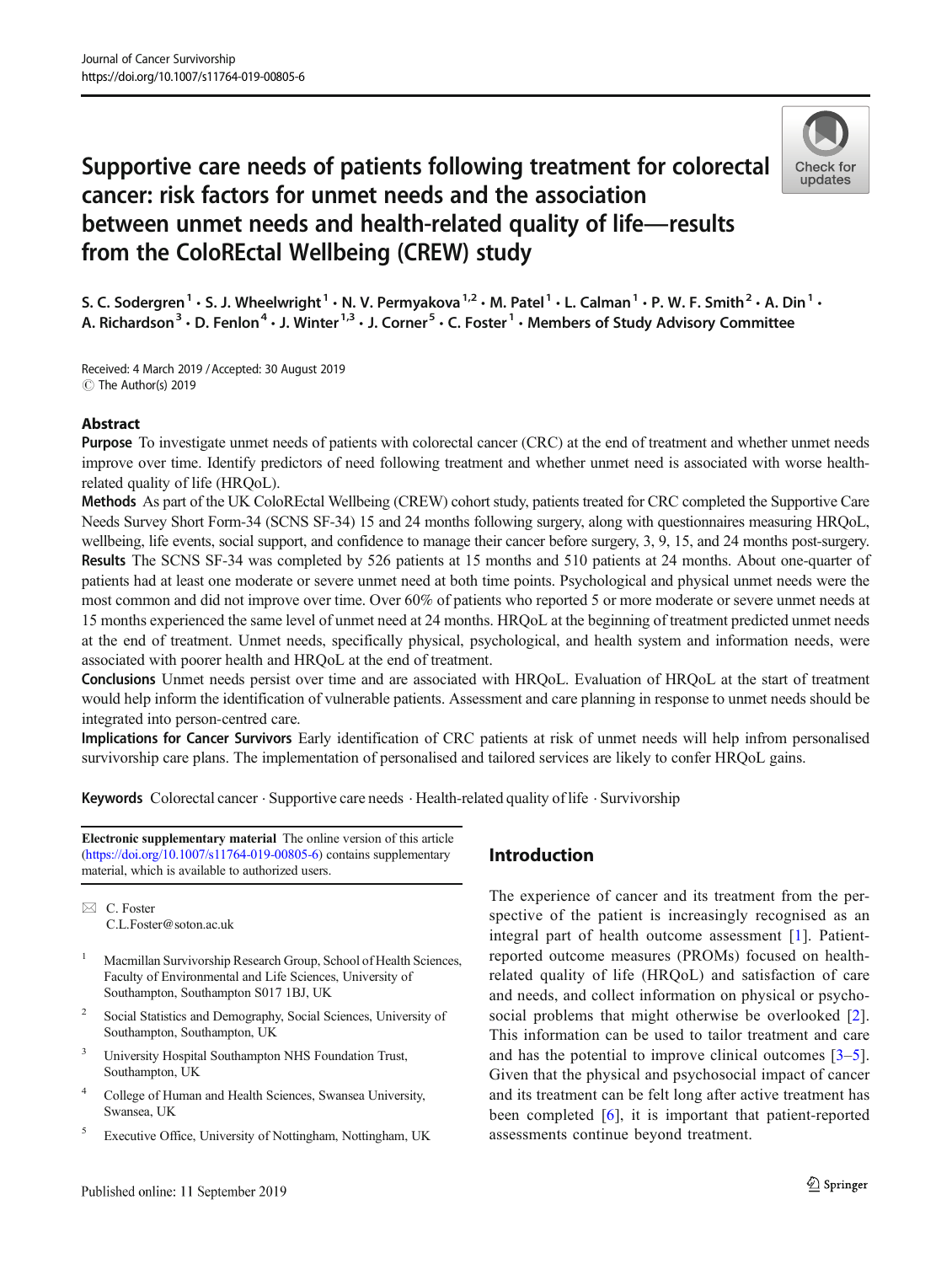The number of people living with and beyond cancer treatment is increasing and is predicted to reach 4 million in the UK by 2030 [7]. People living beyond colorectal cancer (CRC) form the largest group of survivors of cancer affecting men and women [8]. With improvements in early diagnosis and treatment, 76% of people in England diagnosed with CRC now survive a year and 57% 5 years [9]. The standard treatment pathway for CRC is surgery, with the addition of adjuvant chemotherapy for patients with Dukes' C/high-risk Dukes' B, neoadjuvant radio and/or chemotherapy for patients with rectal cancer, and neoadjuvant chemotherapy for patients with operable liver metastases. The rate of permanent stoma formation after rectal cancer surgery varies considerably and ranges from 9 to 50% across England [10].

A review of the difficulties encountered by people living 5 years post-cancer diagnosis found that 20–30% of survivors consistently reported problems associated with cancer and its treatment including physical problems, psychological distress, sexual problems, problems with relationships, and financial concerns [11]. Problems specifically affecting CRC survivors include the long-term physical and psychosocial effects of altered bowel function and stoma placement [12, 13]. Given finite resources, these problems might not be recognised or managed.

Unmet needs have been identified as one of the four main gaps in knowledge about the problems experienced by cancer survivors [14]. In addition, identification of survivors with the greatest needs may be important for developing appropriate and effective long-term survivorship care plans. Although there are several cancer-specific needs assessments designed for use with patients living with and beyond cancer [15–20], there is limited research into perceived unmet needs of patients, particularly within the early survivorship phase and change in needs over time [21, 22]. A review of patients' needs assessment tools [23] identified the Supportive Care Needs Survey (SCNS) [16] as one of the most comprehensive instruments with respect to covering needs across the multi-dimensional aspects of health status as well as satisfaction. The SCNS assesses the perceived needs of people living with cancer, whether they remain unmet and the magnitude of such needs.

Armes et al. used the SCNS to investigate the supportive care needs of patients at the end of treatment for various cancer types including CRC and suggested that as many as half of cancer survivors might experience some form of unmet need, with psychological needs particularly flagged as inadequately met [21]. In addition, they found evidence for persistence in unmet needs over a 6-month period with no improvement in unmet needs for 60% of patients who had more than 5 unmet needs at the end of treatment [21]. Lam et al. also reported similar findings of prolonged unmet needs in CRC patients from the point of diagnosis to 12 months post-surgery [24].

Predictors of unmet need in cancer patients have been identified as age  $[25]$ , active or advanced disease  $[16, 26]$ , negative mood, other significant life events [20, 27–31], cancer-related rumination [24], educational attainment [24], low levels of social support (emotional or informational support and positive social interaction) [26], personality [32], low levels of physical activity [26], and maladaptive coping strategies such as anxious preoccupation, hopeless/helplessness, and avoidance [26]. However, previous studies only considered a small number of potential predictors.

This limitation was addressed by the UK ColoREctal Wellbeing study (CREW), a large-scale prospective cohort study investigating factors associated with recovery of health and wellbeing following a diagnosis of CRC [33]. The CREW domains of assessment were informed by a conceptual framework of recovery following cancer diagnosis and treatment [34] which hypothesises that a number of factors, including the supportive care needs of patients, influence the course of recovery. CREW used the SCNS Short Form 34 (SF-34) [16] to measure patient-perceived unmet needs at 15 months and 24 months following surgery, at which time any adjuvant treatment would have ended. The rationale for selecting these time points was that needs might be heightened during the transition period between active treatment and the recovery phase as clinician involvement in care declines and patients find themselves having to self-manage their condition.

The main aim of this paper is to describe patient-reported unmet needs after treatment for CRC and 9 months later. In particular, to investigate any change in perceived needs over time and to predict which individuals are more likely to have unmet needs at the end of treatment. A secondary aim was to investigate associations between unmet need following treatment and HRQoL outcomes, with the hypothesis that high unmet needs are associated with poorer recovery of health and wellbeing.

## Method

## Study design and participants

CREW is a multicentre, prospective cohort study of newly diagnosed patients with CRC, treated with curative intent in 29 cancer centres across the UK. Patients were eligible if they (a) had a diagnosis of non-metastatic CRC (Dukes' A–C), (b) were awaiting primary surgery with curative intent (patients who had been identified as eligible and admitted for emergency surgery were also included),  $(c) \ge 18$  years old, and (d) had the ability to complete questionnaires. Recruitment took place between November 2010 and March 2012; the aim was to include every eligible patient diagnosed at each cancer centre during the centre's recruitment period. Further details relating to eligibility, recruitment strategy, and sample size are provided elsewhere [33].

Written consent was obtained and baseline questionnaires completed prior to surgery whenever possible. Socio-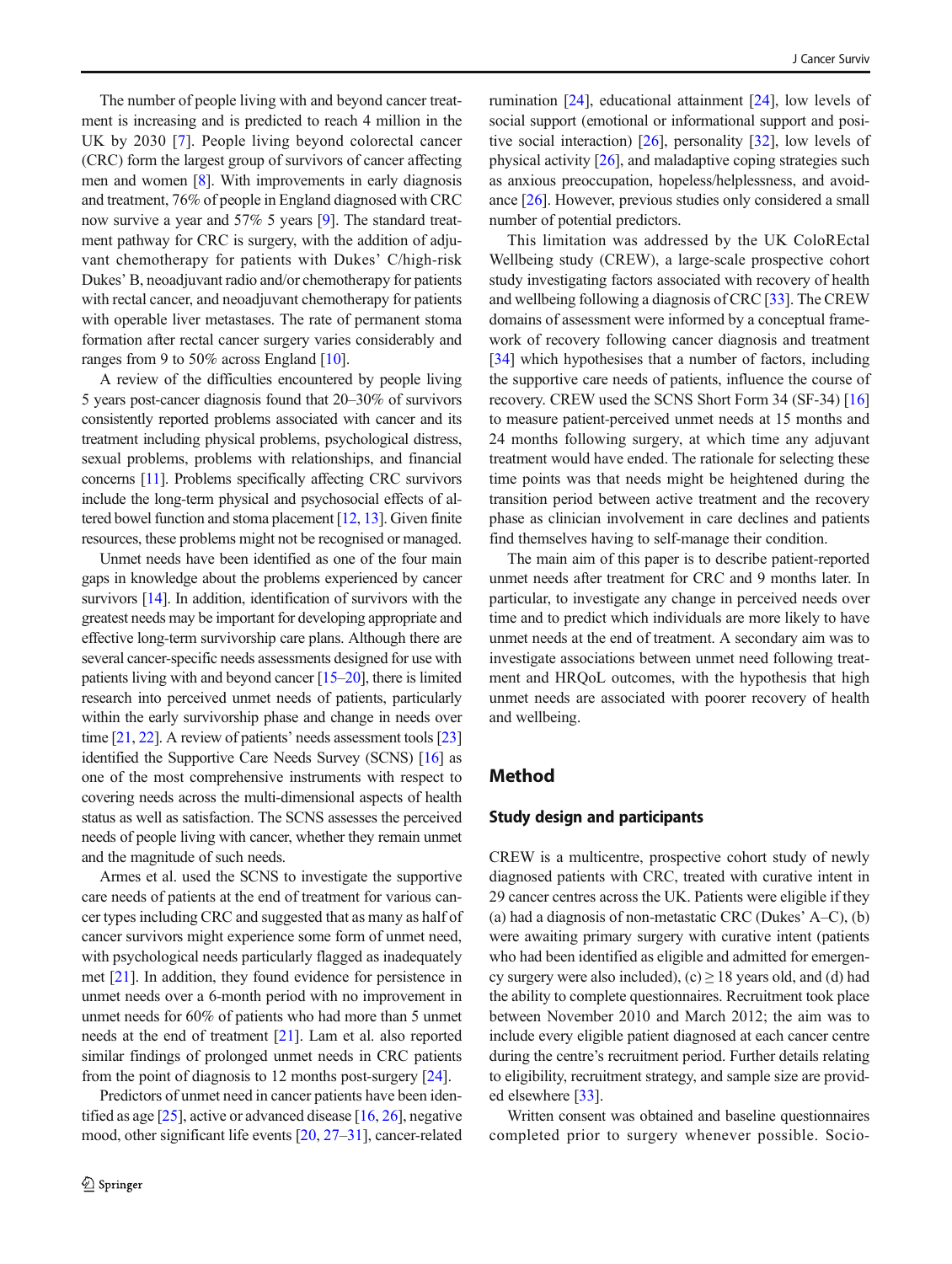demographic information including gender, age, ethnicity, employment, and domestic status was also collected at consent. Clinical details including tumour site (colon, rectum), Dukes'stage (A, B, C1, and C2), and treatment (neoadjuvant, adjuvant, and stoma formation) were extracted from medical records at 6 months and verified at 24 months post-surgery. Self-reported comorbidities were recorded from 3 months post-surgery.

Patient self-report questionnaires also measured a broad range of issues including supportive care needs, life events (e.g. spousal/relational problems, bereavement, financial problems), health status, HRQoL, wellbeing, social support, and self-efficacy. Follow-up mailed questionnaires were completed at 3, 9, 15, and 24 months post-surgery (longer term data collection continued for up to 5 years).

The study was approved by the UK National Health Service National Research Ethics Service (REC reference number: 10/H0605/31).

#### Measures

Full details of the repeated measures used in the CREW study are provided elsewhere [33].

#### Unmet needs

The SCNS SF-34 [16] was used to assess perceived needs and whether they had been met at 15- and 24-month follow-up points. The scale includes 34 items covering five domains of need: physical/daily living, psychological, sexuality, patient care and support, and health system and information. Each need is rated on a 5-point Likert-type scale with responses 1 ("Not applicable" or "No need") and 2 ("Need satisfied") indicating no outstanding need while 3, 4, and 5 measure degree of unmet need ranging from "Low" (little need for additional help) to "High" (strong need for additional help).

## Life events

The incidence of significant life events in the past 6 months was recorded from 3-month follow-up using a modified version of the list of threatening life experiences [35], with death of a spouse and child presented as separate life events and death of a pet and moving house added.

#### Health status, HRQoL, and wellbeing

The EuroQol 3-level version (EQ-5D-3L) [36] measures generic health status across five domains: mobility, self-care, usual activities, pain/discomfort, and anxiety/depression each scored as none/some/severe problems.

The Quality of Life of Adult Cancer Survivors (QLACS) Scale Part 1 [37] measures 28 QoL issues across eight generic domains which are not necessarily attributable to cancer: negative feelings, positive feelings, cognitive problems, pain, sexual interest and sexual function (merged together), energy/fatigue, and social avoidance.

The European Organisation for Research and Treatment of Cancer (EORTC) 30-item Core measure (QLQ-C30) [38] and the CRC module (QLQ-CR29) [39] were included from 3 months onwards. The QLQ-C30 includes five functional scales, three symptom scales, six single items, and a Global health status/QoL scale. The QLQ-CR29 supplements the QLQ-C30 with 29 colorectal cancer-specific items, from which are derived four functional subscales (body image, anxiety, weight, and sexual interest) and 19 single item scales. A linear transformation is applied to produce subscale scores with a possible range from 0 to 100, with high scores indicating better functioning on the functional and Global health/ QoL scales but poorer symptoms on the symptom scales/ items.

The Personal Wellbeing Index–Adult (PWI-A) [40] includes eight items of satisfaction corresponding to standard of living, health, achieving in life, relationships, safety, community connectedness, future security, and spirituality/ religion.

Anxiety and depression were assessed using the State-Trait Anxiety Inventory (STAI) [41] and the Centre for Epidemiologic Studies Depression Scale (CES-D) [42].

Positive and negative mood states were measured using 10 questions (5 questions for each mood state) from the Positive and Negative Affect Scale (PANAS) [43].

#### Social support

The MOS Social Support Survey (MOS-SSS) [44] provides an indication of how often different types of support are perceived to be available including emotional/informational, tangible, affectionate, and positive social interaction.

#### Self-efficacy

The Self-efficacy for Managing Chronic Disease Scale (Lorig) [45] includes six items measuring confidence in different areas.

#### Analysis

Univariate analysis of baseline characteristics of participants was conducted using a chi-squared test to compare those who completed at least one SCNS domain at 15 months with those who did not. A multivariable logistic regression model was additionally constructed to assess the differences once all significant characteristics were mutually adjusted for  $(p < 0.05)$ .

Independent variables were divided into five thematic blocks: (1) socio-demographic characteristics (gender, age,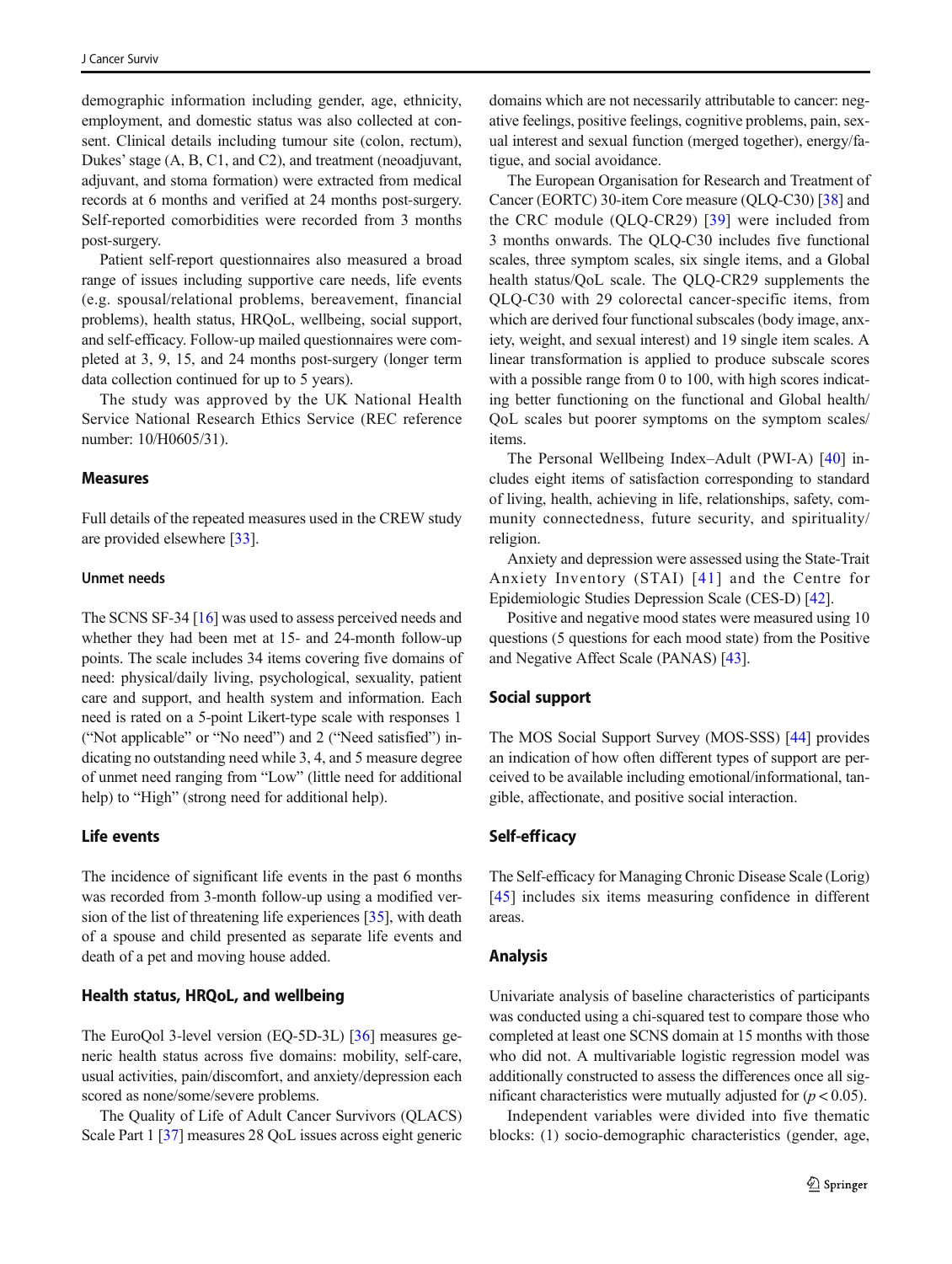employment, and domestic status), (2) clinical details (tumour site, staging, treatment, stoma, co-morbidities), (3) psychosocial measures (EQ-5D, QLACS-GSS, PWI-A, CES-D, STAI, PANAS, MOS, Lorig), (4) cancer HRQoL (QLQ-C30), and (5) CRC-specific HRQoL (QLQ-CR29). Due to a skewed distribution in most of the psychosocial measures and EORTC subscales, all scores, with the exception of QLACS-GSS and the QLQ-C30 Global health/QoL score, were converted into categorical covariates. See Supplementary Material 1: Table 1.2, footnote 1 for details.

Descriptive measures were used to examine the prevalence of total unmet supportive care needs. Consistent with previous research on unmet needs [21], the number of participants with no, few (1–4), and many (5 or above) moderate or severe unmet needs was calculated. In terms of missing data, patients were identified as having 5 or more unmet needs even if some of the composite questions were missing (i.e. at least 5 were rated as severe or moderate), otherwise the data were excluded from the analysis. To investigate change in perceived needs over time, a chi-squared test was used to test for differences (marginal homogeneity) in the distribution of both overall and SCNS domain unmet needs between the two time points of 15 and 24 months. In addition, the ten most common moderate/ severe unmet needs at 15 and 24 months post-surgery were ranked and compared.

To predict which individuals are more likely to have unmet needs at the end of treatment (15 months post-surgery), logistic regression models were used to assess the baseline predictors of unmet need for each SCNS domain. In line with previous research using the SCNS  $[16, 21]$ , each SCNS domain of unmet needs was dichotomised into no or low unmet need (score  $= 1$  to 3) and moderate or severe unmet need (score = 4 or 5). Independent variables were taken at the earliest time point available which was at baseline except for the comorbidity status and the EORTC measures (QLQ-C30 and QLQ-CR29), which were first completed at 3 months. Therefore, we restricted our sample to those respondents who participated at three time points: baseline, 3 months, and 15 months. For each SCNS domain, the final regression models were adjusted for age as an important demographic effect-modifier.

To investigate the associations between the SCNS domains of unmet need following treatment (15 months) and HRQoL outcome (also at 15 months), an ordinary least squares (linear) regression model was produced. The QLQ-C30 Global health/ QoL scale score at 15 months was preferred as the (continuous) outcome measure since there was no evidence against the assumption that the resulting residuals for the linear regression model were normally distributed. All five SCNS domains (physical/daily living, psychological, sexuality, patient care and support, and health system and information) were the covariates of interest at 15 months and entered into the model together. The model was adjusted for the socio-

demographic and clinical characteristics (Blocks 1–2, including disease recurrence and negative life events). Blocks 3–5 were not included because of the hypothesised interaction between these variables and supportive care needs. Additional regression models were produced to explore the association between each individual SCNS domain and HRQoL outcome at 15 months, controlling for the significant confounders.

Random clustering effects of cancer centre were assessed by fitting centre separately as a fixed variable to each regression model and as a random effect. Both effects were negligible for all models; therefore, centre was not included in subsequent models.

For all regression models, a forward stepwise selection approach was used, which was applied in two steps: first, separately to each thematic block of independent variables; second, to the final set of those covariates which remained significant in each block.

The significance level was fixed at 5% and analyses were carried out using Stata Corp. StataSE 14 and IBM SPSS Statistics 24.

## **Results**

#### Characteristics of participants

Full details of the characteristics of the sample are provided elsewhere [46].

At 15 months follow-up, 526 patients (70% of those who gave a full consent at baseline) completed the SCNS as part of their assessment. At 24 months follow-up, 510 (67% of baseline completers) patients completed the SCNS with 448 (59% of baseline completers) completing the measure at both time points.

Completers and non-completers of the 15-month SCNS were broadly similar in terms of baseline sociodemographic and clinical characteristics (Supplementary Material 1: Table 1.1), although non-completers were significantly older and were more likely to be widowed or single  $(p < 0.001)$ . No significant differences were found in the clinical characteristics of the participants by their status of SCNS completion at 15 months  $(p > 0.05)$ . Difference in psychosocial characteristics and EORTC subscales (Supplementary Material 1: Table 1.2) disappeared once age and domestic status of respondents were controlled for in the multivariable model (Supplementary Material 1: Table 1.3).

#### Unmet needs following treatment

The prevalence of unmet need at 15 months and 24 months post-surgery for each of the 34 items in the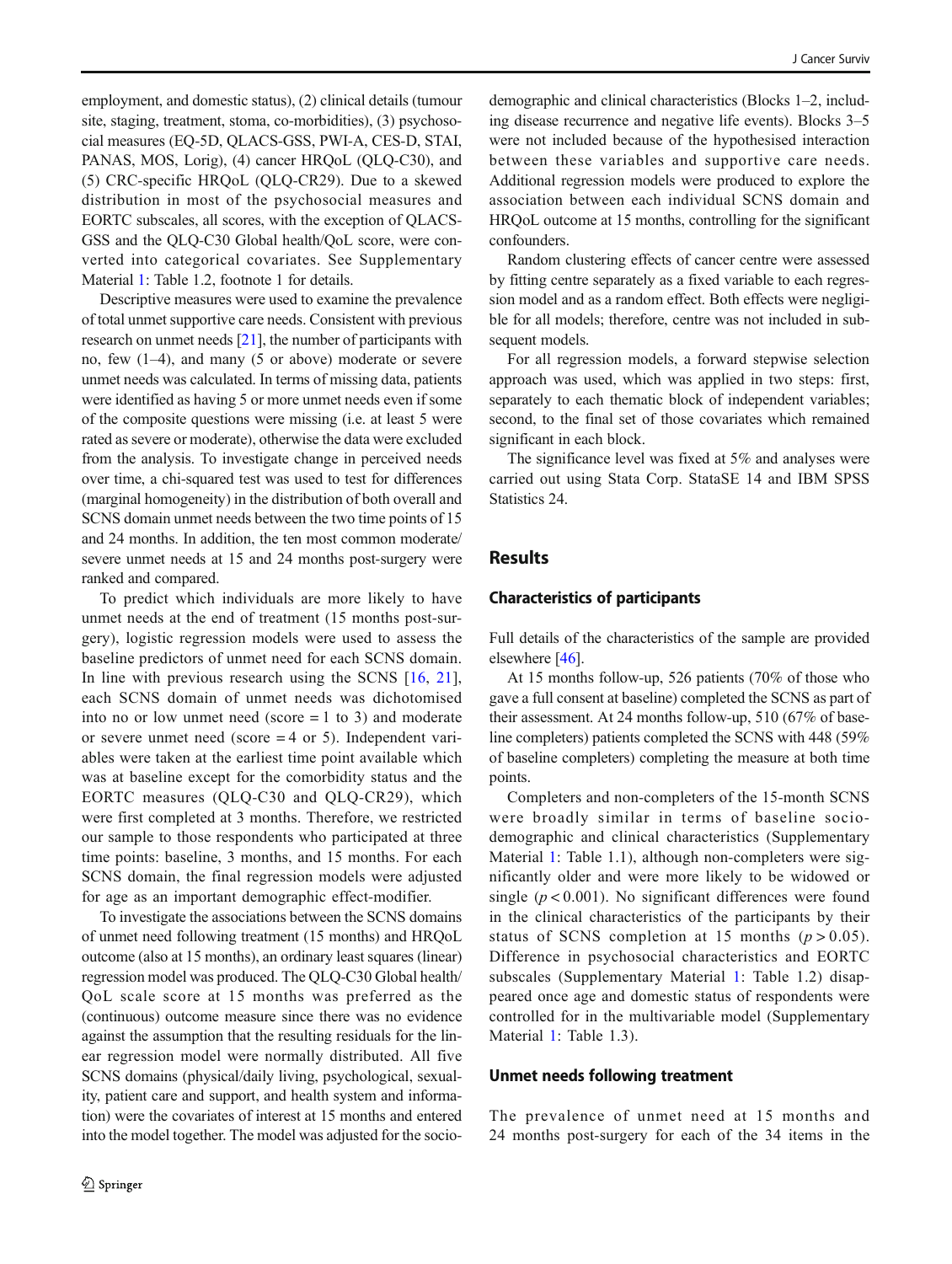| Domain                                 | 15 months SCNS (526 completed) |                           | 24 months SCNS (510 completed) | $Chi-$                    |                 |
|----------------------------------------|--------------------------------|---------------------------|--------------------------------|---------------------------|-----------------|
|                                        | At least one moderate/         | Missing data on all needs | At least one moderate/         | Missing data on all needs | squared<br>test |
|                                        | high unmet need<br>$N(\%)$     | for the domain<br>$N(\%)$ | high unmet need<br>$N(\%)$     | for the domain<br>$N(\%)$ | $p$ value       |
| Psychological                          | 90 (17.1)                      | 6(1.1)                    | 106(20.8)                      | 11(2.2)                   | 0.060           |
| Physical and daily living              | 83 (15.8)                      | 4(0.8)                    | 86 (16.9)                      | 10(2.0)                   | 0.229           |
| Sexuality                              | 45(8.6)                        | 10(1.9)                   | 42(8.2)                        | 15(2.9)                   | 1.000           |
| Patient care and support               | 40(7.6)                        | 3(0.6)                    | 43 (8.4)                       | 5(1.0)                    | 0.618           |
| Health system and<br>information needs | 58 (11.0)                      | 6(1.1)                    | 66 (12.9)                      | 14(2.7)                   | 0.193           |

Table 1 Number (percentage) participants at 15 months and 24 months expressing at least one moderate or severe unmet need across the SCNS domains

SCNS is available as supplementary material (see Supplementary Material 2). At 15 months following surgery, 24.9% of participants reported at least one moderate or severe unmet need (score of 4 or 5), an additional 18.4% reported at least one low unmet need (score of 3) and 46% patients reported no moderate or severe unmet needs (scores of 1 or 2). Incomplete questionnaires meant that 10.7% of participants could not be included in this analysis. Unmet needs prevalence was similar at 24 months with 28.1% reporting at least one moderate or severe unmet need. Figure 1 shows the prevalence of moderate or severe needs at each time point, in terms of those with many unmet needs  $(> 5)$  and those with fewer unmet needs  $(< 4)$ .

The prevalence of unmet needs according to the area of need is shown in Table 1, with the most common moderate or severe unmet needs across the two time points falling within the psychological domain. In terms of item rankings shown in Table 2, fear of cancer spreading, restricted activities, and lack of energy or tiredness were the most prominent unmet needs at both time points.

#### Change in needs over time

Table 3 reports change in total unmet needs from 15 to 24 months. Of the 327 patients with no needs at 15 months, 49 (15%) went on to report at least one need at 24 months. Of the patients who completed the SCNS at both time points, 54 patients reported having five or more moderate or severe unmet needs at 15 months and 35 of these (63.6%) also reported five or more unmet needs at 24 months. However, the chisquared test revealed no significant change in overall needs between the two time points ( $p$  value < 0.05) and this was also true for the change in SCNS domains over time  $(p$  values presented in Table 1).

## Baseline predictors of supportive care needs after treatment

Since there was no significant change in unmet needs between 15 and 24 months, we selected the 15-month follow-up assessment to model predictors of unmet need. The withinblocks logistic regression models are available in



Fig. 1 Moderate or severe unmet needs at 15 months and 24 months post-surgery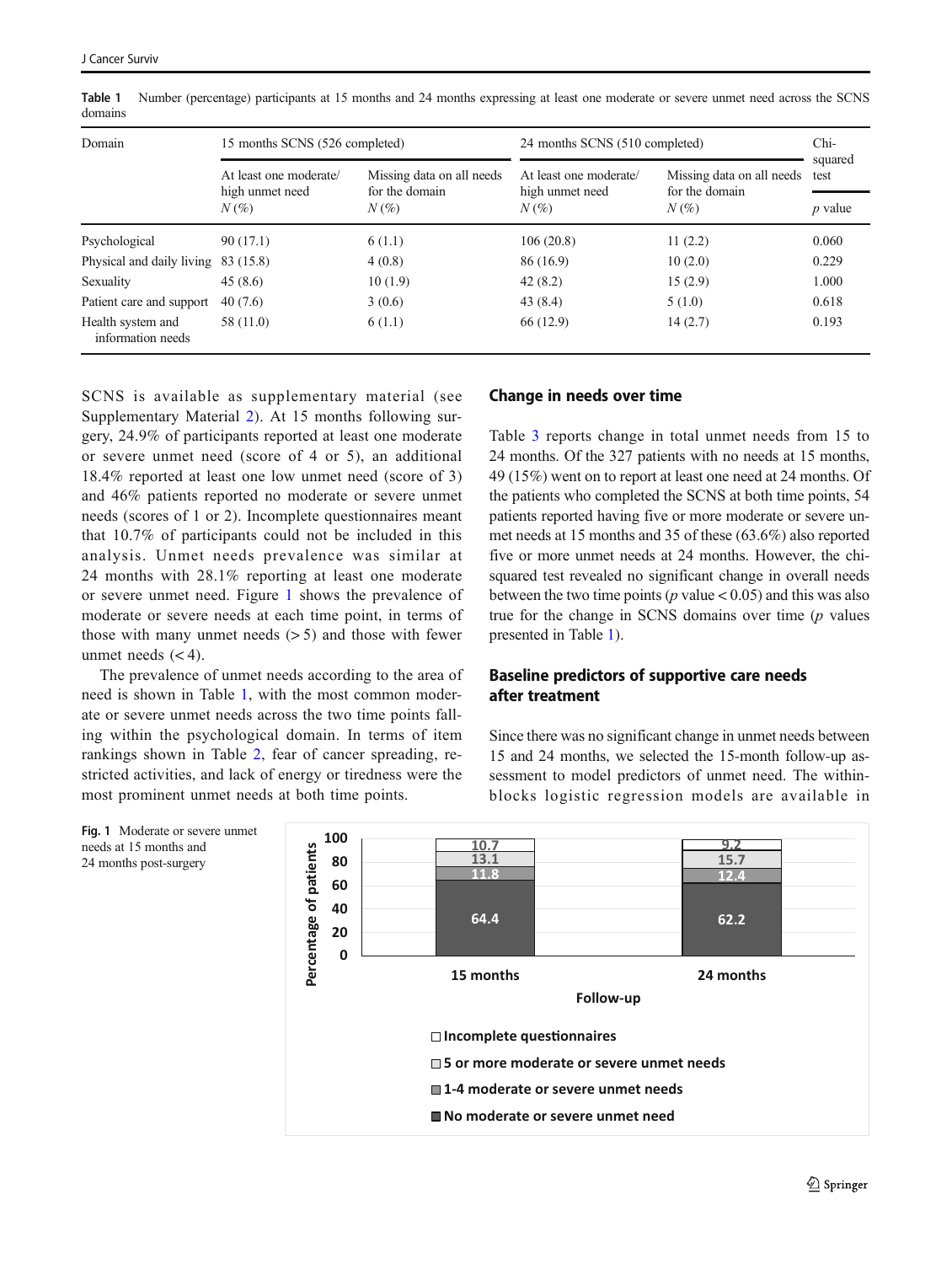Table 2 Top 10 most prevalent moderate or severe unmet needs at 15 and 24 months following surgery

| Time point             | SCNS item                                                 | Rank           | Moderate/severe unmet<br>need<br>$N(\%)$ | Missing<br>$N(\%)$ |
|------------------------|-----------------------------------------------------------|----------------|------------------------------------------|--------------------|
| 15 months<br>$N = 526$ | Not being able to do the things you used to<br>do         | 1              | 59 (11.2)                                | 8(1.5)             |
|                        | Fears about the cancer spreading                          | 2              | 50 (9.5)                                 | 16(3.0)            |
|                        | Lack of energy/tiredness                                  | 3              | 48(9.1)                                  | 14(2.7)            |
|                        | Uncertainty about future                                  | $\overline{4}$ | 46(8.7)                                  | 14(2.7)            |
|                        | Concerns about the worries of those close to<br>you       | 5              | 44(8.4)                                  | 14(2.7)            |
|                        | Changes in sexual feelings                                | 6              | 39(7.4)                                  | 22(4.2)            |
|                        | Changes in sexual relationships                           | 7              | 35(6.7)                                  | 21(4.0)            |
|                        | Worry the results of treatment are beyond<br>your control | 8              | 34(6.5)                                  | 16(3.0)            |
|                        | Work around home                                          | 9              | 32(6.1)                                  | 20(3.8)            |
|                        | Anxiety                                                   | 10             | 31(5.9)                                  | 19(3.6)            |
| 24 months<br>$N = 510$ | Fears about the cancer spreading                          | 1              | 56 (11.0)                                | 19(3.7)            |
|                        | Not being able to do the things you used to<br>do         | 2              | 54 (10.6)                                | 17(3.3)            |
|                        | Lack of energy/tiredness                                  | 3              | 52 (10.2)                                | 22(4.3)            |
|                        | Anxiety                                                   | $\overline{4}$ | 51(10.0)                                 | 20(3.9)            |
|                        | Feeling down or depressed                                 | 5              | 50 (9.8)                                 | 15(2.9)            |
|                        | Concerns about the worries of those close to<br>you       | 6              | 49 (9.6)                                 | 15(2.9)            |
|                        | Feelings of sadness                                       | 7              | 48 (9.4)                                 | 19(3.7)            |
|                        | Uncertainty about future                                  | 8              | 43 (8.4)                                 | 16(3.1)            |
|                        | Worry the results of treatment are beyond<br>your control | 9              | 40(7.8)                                  | 15(2.9)            |
|                        | Pain                                                      | 10             | 36(7.1)                                  | 21(4.1)            |
|                        |                                                           |                |                                          |                    |

Supplementary Material 3. Table 4 presents the final multivariable logistic regression models separately for each of five SCNS domains.

While several socio-demographic, clinical, and psychosocial characteristics place patients at greater risk of individual unmet needs, HRQoL, as assessed by the QLQ-C30 or QLQ-CR29, was predictive of unmet needs across all SCNS domains. In particular, problems with body image (QLQ-CR29 subscale) at baseline were predictive of

Table 3 Change in frequency of total unmet needs from 15 to 24 months

| 15 months   | 24 months |      |             |      |            |      |       |      |  |
|-------------|-----------|------|-------------|------|------------|------|-------|------|--|
|             | No needs  |      | $1-4$ needs |      | $5+$ needs |      | Total |      |  |
|             | N         | $\%$ | N           | $\%$ | N          | $\%$ | N     | $\%$ |  |
| No needs    | 278       | 62.1 | 32          | 7.1  | 17         | 3.8  | 327   | 73.0 |  |
| $1-4$ needs | 29        | 6.5  | 26          | 5.8  | 12         | 2.7  | 67    | 15.0 |  |
| $5+$ needs  | 13        | 2.9  | 6           | 1.3  | 35         | 7.8  | 54    | 12.1 |  |
| Total       | 320       | 71.4 | 64          | 14.3 | 64         | 14.3 | 448   | 100  |  |

Excludes 24 months non-completers (chi-squared test  $p = 0.352$ )

all unmet needs domains at 15 months. In addition, QLQ-CR29 buttock pain was significantly associated with physical, psychological, and sexuality unmet needs with an odds ratio varying between 3.1 and 4.2 for the three SCNS domains. At 15 months, unmet sexuality needs were most prominent among patients with dysuria problems (QLQ-CR29) at baseline. Patients with blood or mucus in the stools (QLQ-CR29) at baseline had on average 7 times higher odds of having unmet patient care and support needs and health system and information needs. Finally, patients with reduced role functioning (QLQ-C30 subscale) had 2–3 times higher odds of having high unmet physical and psychological needs. With the exception the measure of self-efficacy (Lorig), none of the psychosocial measures (EQ-5D, QLACS-GSS, PWI-A, CES-D, STAI, PANAS, MOS) were predictive of unmet need at the end of treatment,

## Association between Global health/QoL and supportive care needs at 15 months

Supplementary Material 4 shows the variables from each thematic block, which were significantly associated with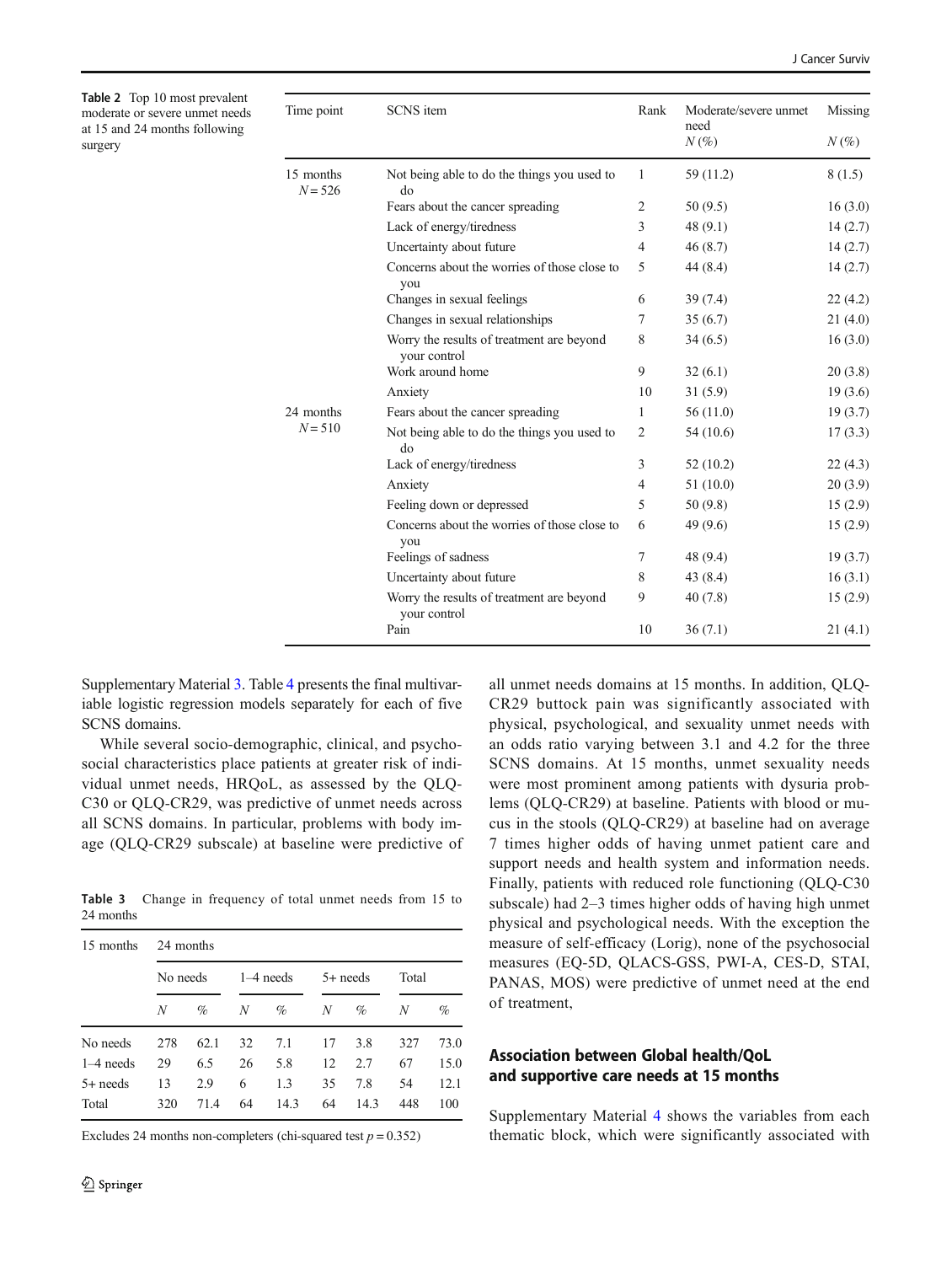Table 4 Multivariable logistic regression models of at least one moderate or severe unmet need for each SCNS domain at 15 months, baseline covariates

| Independent (baseline) variables                           | <b>OR</b> | (OR 95% CI)   |  |
|------------------------------------------------------------|-----------|---------------|--|
| Model 1: high physical and daily living needs              |           |               |  |
| Unemployed/retired (ref: employed)                         | $3.82**$  | (1.43; 10.23) |  |
| At least one comorbidity (ref: none)                       | $2.74*$   | (1.12; 6.71)  |  |
| QLQ-C30 role functioning problem (ref: no problem)         | $2.66**$  | (1.33; 5.31)  |  |
| QLQ-CR29 fatigue problem (ref: no problem)                 | 4.17***   | (1.98; 8.81)  |  |
| QLQ-CR29 buttock pain problem (ref: no problem)            | $4.24***$ | (1.88; 9.54)  |  |
| QLQ-CR29 body image problem (ref: no problem)              | $2.29*$   | (1.17; 4.48)  |  |
| Model 2: high psychological needs                          |           |               |  |
| Adjuvant therapy (ref: no)                                 | $3.74***$ | (1.98; 7.10)  |  |
| QLACS-GSS score                                            | $1.02***$ | (1.01; 1.03)  |  |
| QLQ-C30 role functioning problem (ref: no problem)         | $3.17***$ | (1.72; 5.82)  |  |
| QLQ-CR29 buttock pain problem (ref: no problem)            | $3.57**$  | (1.62; 7.87)  |  |
| QLQ-CR29 body image problem (ref: no problem)              | $2.31*$   | (1.21; 4.42)  |  |
| Model 3: high sexuality needs                              |           |               |  |
| Women (ref: men)                                           | $0.18**$  | (0.07; 0.51)  |  |
| Low/moderate self-efficacy (Lorig) (ref: (very) confident) | $2.32*$   | (1.03; 5.21)  |  |
| QLQ-CR29 buttock pain problem (ref: no problem)            | $3.11*$   | (1.22; 7.91)  |  |
| QLQ-CR29 body image problem (ref: no problem)              | $3.59**$  | (1.60; 8.07)  |  |
| QLQ-CR29 dysuria problem (ref: no problem)                 | $10.04*$  | (1.46; 69.02) |  |
| Model 4: high patient care and support needs               |           |               |  |
| QLQ-C30 Global health/quality of life score                | $0.97**$  | (0.95; 0.99)  |  |
| QLQ-CR29 body image problem (ref: no problem)              | 5.44***   | (2.33; 12.69) |  |
| QLQ-CR29 blood or mucus in stool (ref: no problem)         | $7.50**$  | (2.03; 27.74) |  |
| Model 5: high health system and information needs          |           |               |  |
| Adjuvant therapy (ref: no)                                 | $2.17*$   | (1.14; 4.16)  |  |
| QLQ-C30 blood or mucus in stool (ref: no problem)          | $7.41**$  | (2.13; 25.72) |  |
| QLQ-CR29 body image problem (ref: no problem)              | $5.27***$ | (2.74; 10.12) |  |

Each model is adjusted for age of respondents

\*p < 0.05; \*\*p < 0.01; \*\*\*p < 0.001

Abbreviations: QLQ-C30, EORTC QLQ-C30; QLQ-CR29, EORTC QLQ-CR29; QLACS-GSS, Quality of Life in Adult Cancer Survivors Generic Summary Score; Lorig, The Self-efficacy for Managing Chronic Disease Scale

Global health/QOL (QLQ-C30) score at 15 months. When separate regression models with each SCNS domain (as the covariates of interest at 15 months) were generated, all domains were significantly associated with Global health/ QOL. Independently from each other, each domain remained significant after adjusting for the confounders from Blocks 1–3 (see the models in Supplementary Material 5). However, when the five SCNS domains were entered into one model together, even without the confounders, only three domains remained statistically significant (physical and daily living needs, psychological needs, and health system and information needs, see Model 4 in Supplementary Material 4).

The final multivariable model (model 4 adjusted for the significant confounders) is shown in Table 5. Physical and daily living needs had the largest association with Global health/QoL: Someone who experienced at least one severe or moderate unmet physical and daily living need had on average a 15.1-point (CI  $[-19.45; -10.79]$ ) decreased Global health/QoL score compared with someone without an unmet need within this SCNS domain. Unmet psychological need and health system and information also had large associations with Global health/QoL.

## Sensitivity analysis

Although the distribution of residuals in the linear regression model for QLQ-C30 Global health/QoL met the normality assumption, we additionally tested whether outliers biased the association between the outcome and the SCNS domains. The regression model excluding seven outliers provided similar results for the SCNS domains (see Supplementary Material 6: Table 6.1, Model 1).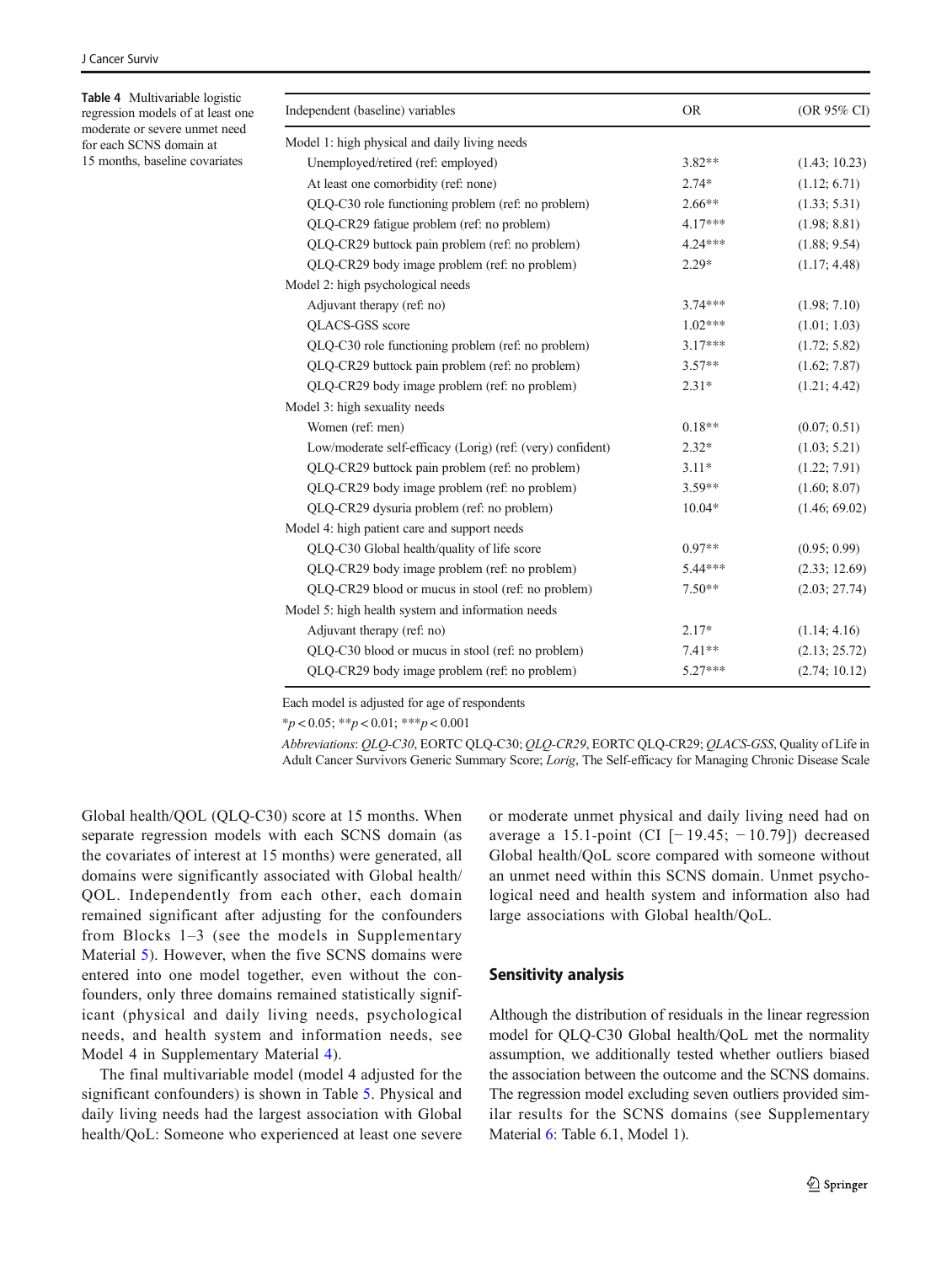Table 5 Multivariable linear regression model of QLQ-C30 Global health/QoL at 15 months, adjusted for the significant covariates from each thematic block $<sup>1</sup>$ </sup>

| Independent (at 15 months) variables                         | Coefficient | $(95\% \text{ CI})$ |
|--------------------------------------------------------------|-------------|---------------------|
| Physical and daily living needs (ref: no need/low level)     | 0.00        |                     |
| Yes, high level of this domain of needs                      | $-15.12***$ | $(-19.45:-10.79)$   |
| Psychological needs (ref: no need/low level)                 | 0.00        |                     |
| Yes, high level of this domain of needs                      | $-7.33***$  | $(-11.61; -3.06)$   |
| Health system and information needs (ref: no need/low level) | 0.00        |                     |
| Yes, high level of this domain of needs                      | $-6.25**$   | $(-10.77: -1.74)$   |
| Domestic status (ref: married/cohabiting)                    | 0.00        |                     |
| Single/never married/divorced/widowed                        | $-4.31**$   | $(-7.28: -1.34)$    |
| Comorbidities (ref. none)                                    | 0.00        |                     |
| Yes, at least one                                            | $-7.43***$  | $(-10.56; -4.30)$   |
| Neoadjuvant therapy (ref: none)                              | 0.00        |                     |
| Yes, any (chemotherapy/radiotherapy/both)                    | $-4.23**$   | $(-7.68; -0.79)$    |
| Had any negative life event in the last 6 months (ref: none) | 0.00        |                     |
| Yes, at least one                                            | $-3.97**$   | $(-6.89; -1.05)$    |
|                                                              |             |                     |

The model is adjusted for age of respondents;  $**p* < 0.05$ ;  $**p* < 0.01$ ;  $**p* < 0.001$ 

 $1$  See Supplementary material 4 for the significant covariates from each thematic block

## **Discussion**

This study found that 43% of people who have undergone surgery for CRC still have unmet needs 15 months later (moderate or severe for 25%) and these needs persist at 24 months. Poor HRQoL, measured shortly after diagnosis, was predictive of unmet needs following treatment thus the capture of HRQoL data, as part of a comprehensive assessment around the time of diagnosis, would help identify those at risk of unmet needs. Furthermore, after treatment had finished, having an unmet need, particularly with respect to physical or daily living aspects, psychological and health system and information was associated with poorer global HRQoL and health status.

Compared with previous research using the SCNS SF-34 with mixed cancer cohorts [16, 21, 22, 26], our sample reported fewer unmet needs. In a study by McDowell et al. [22], unmet needs were reported by approximately two-thirds of cancer patients (with mixed tumour types) at the end of treatment, and half at 6 months post-treatment. Patients in our study also presented with fewer needs compared with CRC patients in other studies, for example Jorgensen et al. [25] found that unmet needs at 3 months post-surgery were reported by 79% of patients aged  $< 65$  years and 65% of patients aged 65 years and older. However, the previous studies included patients with more advanced disease (including those with metastases—Dukes'stage D). Our method for calculating percentages for unmet need prevalence is also more conservative than other methods, given that we based it on the total number in the sample, rather than just those expressing a need. In addition, we may have underestimated the level of unmet need because the non-completers in our study had greater morbidity at baseline and thus may have had the greatest need. However,

the level of attrition in our study between baseline and followup assessments was low.

Despite the relatively low prevalence of moderate and severe unmet need in our sample, we identified a group of patients with a high number (> 5) of moderate or severe unmet needs: 13% of patients at the end of treatment and 16% 9 months later had at least five moderate or severe unmet needs. It is also worth noting that there was a small proportion (15%) of patients who reported no moderate or severe unmet need at the end of treatment and went on to report one or more moderate or severe unmet needs at 24 months.

The significant physical and psychological burden imposed by cancer and its treatment is reflected in the prevalence of unmet need within the physical and daily living needs and psychological needs domains, and concurs with previous findings [21, 26]. In line with previous findings [26, 47], we found that patients' worries extend beyond their own health and future to those of other people close to them, which was identified as the fifth and sixth most prevalent unmet need for the two respective time points.

In our study, unmet needs were assessed at a time when treatment had ended and patients were likely to be less closely monitored and have fewer opportunities to discuss and address their concerns with healthcare professionals. Even when patients have access to health professionals, evidence suggests that psychological needs of patients with cancer are often overlooked, and patients may perceive that their psychological needs are unmet. Research by DiFabio et al. [48] compared surgeons' and patients' evaluations of areas of need following CRC resection. Their findings suggest that while 26% of patients identified addressing emotional problems as important, these were not recognised as a need for attention by any of the surgeons surveyed. In addition, health professionals might not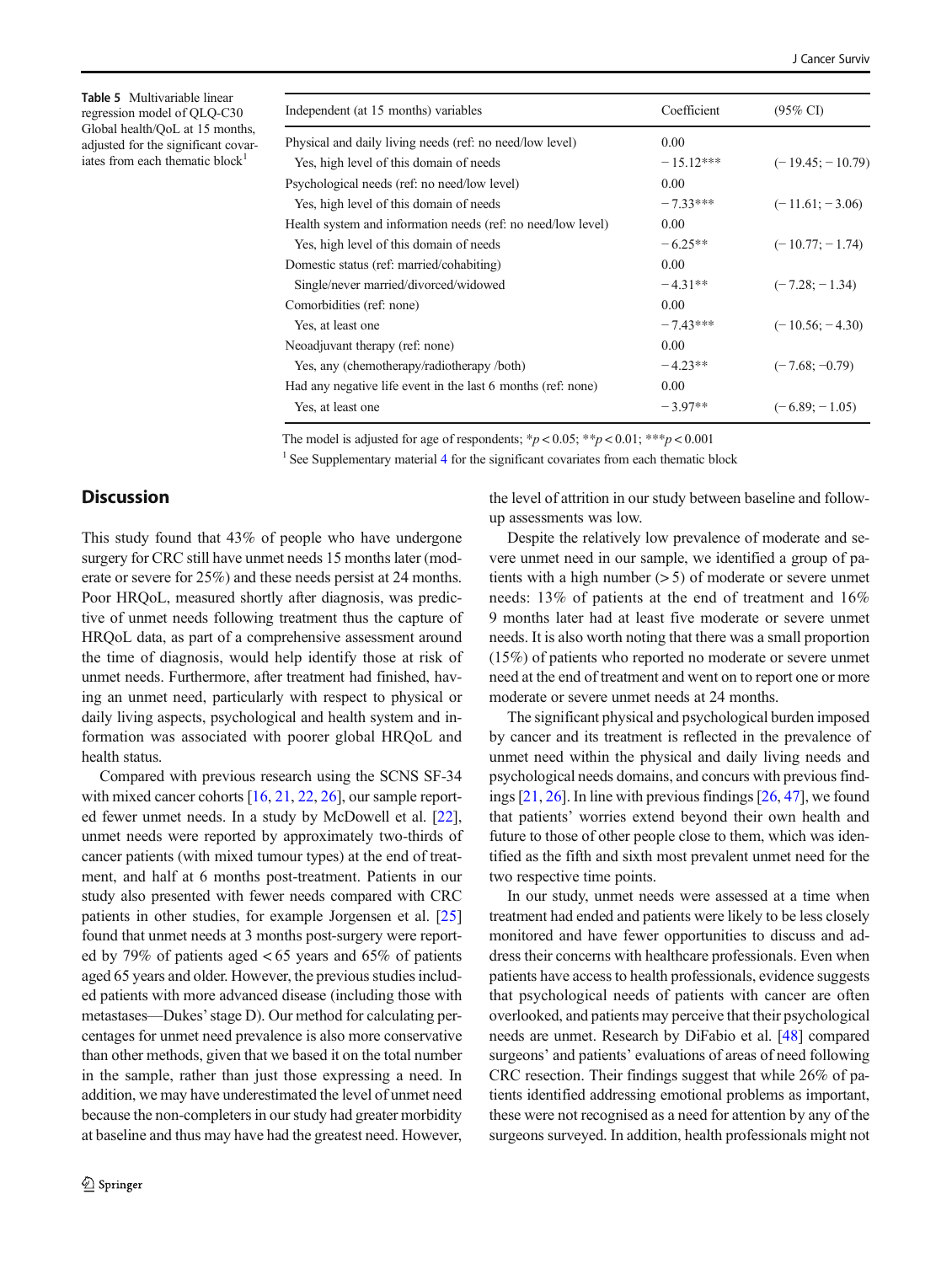feel adequately equipped or have the time to handle psychological concerns including fear of recurrence [49]. Thus, healthcare professionals might avoid asking about concerns which they cannot address.

Pre-treatment characteristics were predictive of unmet needs reported 15 months later. Notably, there was evidence to suggest treatment type had the greatest impact on unmet psychological needs, with patients who received adjuvant treatment more likely to report unmet moderate or severe psychological needs compared with those receiving no adjuvant treatment. This can be explained by the greater demands placed on patients and potential psychological effects of undergoing a combined treatment regimen. We also found that patients with a diagnosis of at least one other illness in addition to cancer had more physical unmet needs which is consistent with previous findings [50] and suggests that other diagnoses are likely to bring more physical demands.

Our findings also suggest that patients not in employment or retired were more likely to report unmet physical and daily living needs. Similar findings have been previously noted by Boyes et al. [26], where patients with more physical and daily living needs were unable to work or were older and retired. We also found that patients who were not confident in managing their illness were more likely to report unmet sexual needs. Low self-efficacy has previously been identified as predictive of poor QoL in this study sample [51].

To our knowledge, this study is the first to explore the broad spectrum of HRQoL (symptoms and functioning) soon after diagnosis as predictors of future unmet needs, with previous research often cross-sectional in nature and limited to socio-demographic and clinical correlates of unmet needs [25]. HRQoL scores predicted all 5 domains of unmet need at 15 months, with poorer HRQoL scores on the symptom scales increasing the odds of unmet need. In particular, patients with poorer body image were more likely to have unmet needs across all domains. Impaired body image is common in CRC and linked to potential stoma formation and changes in bodily function following CRC surgery [52]. Studies evaluating the impact of colorectal cancer on body image tend to focus on psychosocial functioning and sexuality concerns [53]. Our findings suggest that body image concerns have widespread consequences for unmet needs and underscore the importance of attending to body image especially as the greatest impact was on patient care and support needs.

Our findings also suggest that unresolved symptoms and functioning issues can cause difficulties that can remain unaddressed. For example, patients with higher scores in terms of buttock pain had more physical, psychological, and sexuality unmet needs. Dysuria was the greatest predictor of unmet sexuality needs while problems with blood in mucus or stools placed patients at greater risk of unmet patient care and support and healthcare and information unmet needs.

Previous research has examined the association between unmet needs and HRQoL and suggests unmet needs are a more significant correlate of HRQoL in cancer patients than socio-demographic or clinical characteristics [54, 55]. In addition, Husson et al. found that addressing unmet need leads to improved HRQoL [56]. Our study confirms previous research and suggests that moderate or severe unmet needs result in a decreased Global health/QoL score of up to 15 points. Unmet physical needs had the largest association with Global health/ QoL, suggesting that the assessment and treatment of physical and daily living needs is particularly important. Psychological, and health system and information needs were also significantly associated with reduced health and wellbeing, suggesting that these are also important areas for intervention.

## Limitations

Our study includes a highly representative sample of the eligible CRC patients from the recruitment period, with high rates of retention. However, comparison of the participants who remained in the study at 15 months with baseline participants suggests the possibility of underestimation of unmet need at 15 months given that those who left the study by this point might be at risk of greater unmet needs.

Although the study included a large number of potential factors associated with unmet need and HRQoL, some factors were under-represented in the analyses because of low prevalence or high rates of missing data. Other potential key variables such as specific coping styles and level of physical activity which have previously been explored and identified as playing a significant role [26], were not included in the analyses.

It would have been valuable to carry out a needs assessment at diagnosis as has been done in a previous study [24]. However, we could determine whether patients had ever had the need, whether the need was satisfied or whether there is an outstanding need for support. For the majority of patients, needs were identified as not applicable suggesting they had never required help. In addition, extending the timeframe of SCNS SF-34 assessment points following treatment might have provided greater scope for a reduction of unmet needs. For example, it is possible that sexuality needs are not addressed until later on in the illness continuum. Future research should continue to measure supportive care needs over a more prolonged period of time.

Finally, while we measured supportive care needs using a well-validated instrument (SCNS SF-34), it is possible that certain needs might have been overlooked. Thereby, the SCNS SF-34 may not fully capture the unique needs of patients with CRC in the early phase following treatment.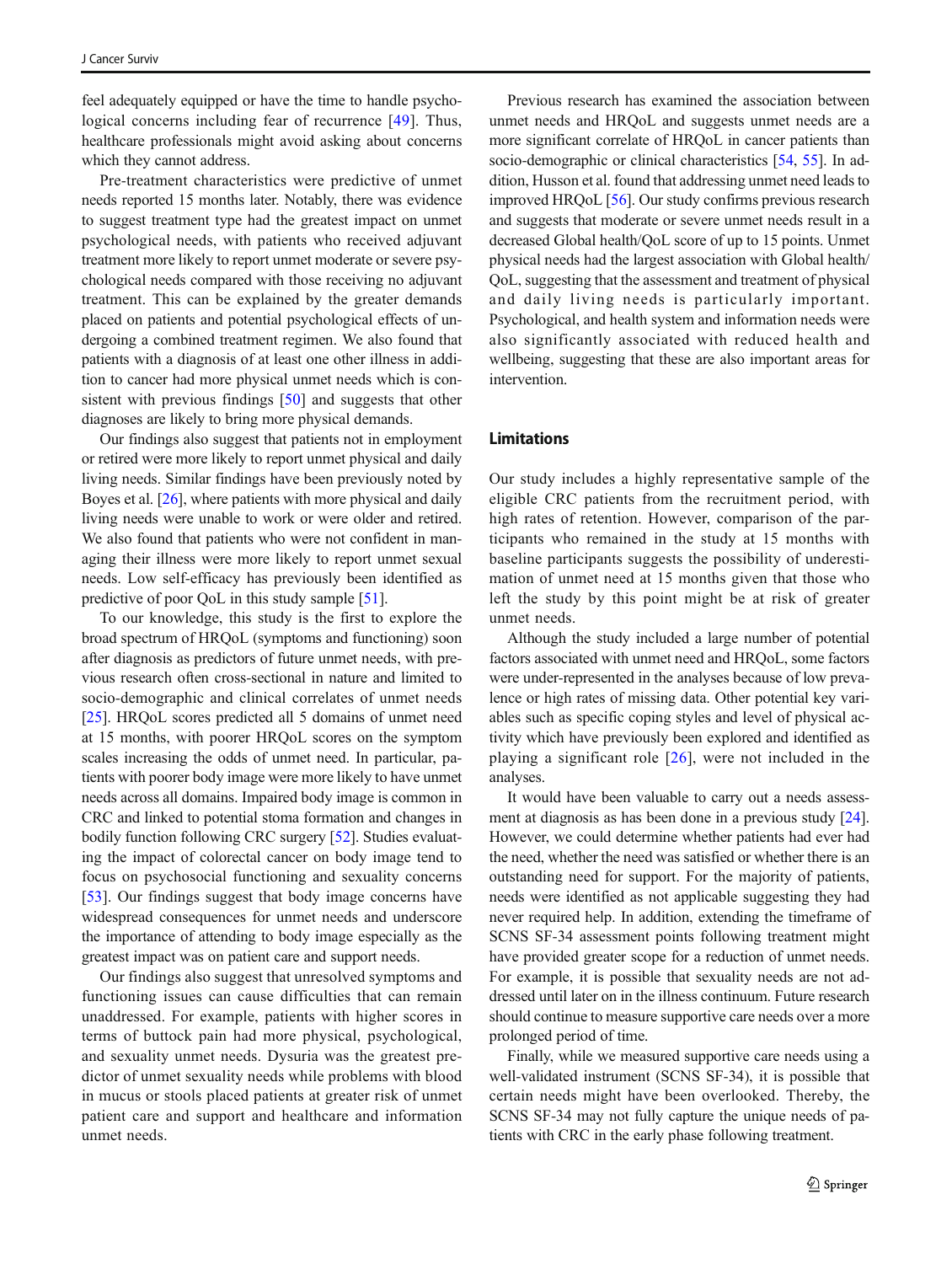## Conclusion

About a quarter of our sample of patients with CRC reported persistent moderate or severe unmet needs at the end of treatment, particularly related to psychological and physical concerns. Supportive care services should target those at risk of prolonged high unmet needs, and the implementation of personalised and tailored services are likely to confer HRQoL gains. Our findings suggest that identification of vulnerable patients should look beyond socio-demographic and clinical parameters and include an evaluation of patients' HRQoL at the beginning of treatment. Assessment and care planning in response to unmet needs should be integrated into personalised survivorship care.

Acknowledgements We thank all CREW study participants, recruiting hospitals, research partners, and Macmillan Survivorship Research Group staff (past and present) who have been involved with CREW. Study Advisory Committee: Jo Armes, Janis Baird, Andrew Bateman, Nick Beck, Graham Moon, Claire Hulme, Karen Poole, Susan Restorick-Banks, Alison Richardson (Chair), Paul Roderick, Claire Taylor, Jocelyn Walters, and Fran Williams.

Funding information The study was funded by Macmillan Cancer Support as part of the Macmillan Survivorship Research Group programme (Chief Investigator: CF; grant number 3546834). CF, SCS, SW, NVP, MP, LC, and AD were funded by the Macmillan Survivorship Research Group. DF was funded by the Macmillan Survivorship Research Group during recruitment for CREW and subsequently by the University of Southampton. AR and PWFS were funded by the University of Southampton. JW was funded by University Hospital Southampton NHS Foundation Trust. JC was funded by the University of Southampton and subsequently University of Nottingham.

#### Compliance with ethical standards

Conflict of interest The authors declare that they have no conflict of interest.

Ethical approval All procedures performed in studies involving human participants were in accordance with the ethical standards of the institutional and/or national research committee and with the 1964 Helsinki Declaration and its later amendments or comparable ethical standards.

Informed consent Informed consent was obtained from all individual participants involved in the study.

Open Access This article is distributed under the terms of the Creative Commons Attribution 4.0 International License (http:// creativecommons.org/licenses/by/4.0/), which permits unrestricted use, distribution, and reproduction in any medium, provided you give appropriate credit to the original author(s) and the source, provide a link to the Creative Commons license, and indicate if changes were made.

## References

1. Snyder CF, Aaronson NK. Use of patient-reported outcomes in clinical practice. Lancet. 2009;374(9687):369–70.

- 2. U.S. Department of Health and Human Services Food and Drug Administration, Guidance for industry - patient-related outcome measures: use in medical product development for support labelling claims. December 2009. Silver Spring, MD: FDA. https://www.fda. gov/downloads/drugs/guidances/ucm193282.pdf.
- 3. Warrington L, Absolom K, Velikova G. Integrated care pathways for cancer survivors - a role for patient-reported outcome measures and health informatics. Acta Oncol. 2015;54(5):600–8.
- 4. Basch E. Patient-reported outcomes harnessing patients' voices to improve clinical care. N Engl J Med. 2017;376(2):105–8.
- 5. Viola KV. Surgical perspectives in gastrointestinal disease: a study of quality of life outcomes in esophageal, pancreatic, colon, and rectal cancers. World J Gastroenterol. 2006;12(20):6594–601.
- 6. Macmillan Cancer Support. Throwing light on the consequences of cancer and its treatment. 2013. http://www.macmillan.org.uk/ documents/aboutus/research/researchandevaluationreports/ throwinglightontheconsequencesofcanceranditstreatment.pdf2013. Accessed 29 Jan 2018.
- 7. Maddams J, Utley M, Moller H. Projections of cancer prevalence in the United Kingdom, 2010-2040. Br J Cancer. 2012;107(7):1195– 202.
- 8. Walters S, Nur U, Rachet B, Gordon E, Jakomis N, Edgar G et al. Cancer survival in England: one-year and five-year survival for 21 common cancers, by sex and age. Patients diagnosed 2003-2007 and followed up to 2008. In Statistical bulletin: cancer survival in England. 2011, Newport.
- 9. Solomon T, Rachet B, Whitehead S, Coleman MP. Cancer survival in England: patients diagnosed 2007-2011 and followed up to 2012. In Statistical bulletin: Cancer survival in England. 2013. Newport.
- 10. Morris E, Quirke P, Thomas JD, Fairley L, Cottier B, Forman D. Unacceptable variation in abdominoperineal excision rates for rectal cancer: time to intervene? Gut. 2008;57(12):1690–7.
- 11. Foster C, Wright D, Hill H, Hopkinson J, Roffe L. Psychosocial implications of living 5 years or more following a cancer diagnosis: a systematic review of the research evidence. Eur J Cancer Care (Engl). 2009;18(3):223–47.
- 12. Jansen L, Koch L, Brenner H, Arndt V. Quality of life among longterm ( $>\!/=5$  years) colorectal cancer survivors–systematic review. Eur J Cancer. 2010;46(16):2879–88.
- 13. Ramsey SD, Berry K, Moinpour C, Giedzinska A, Andersen MR. Quality of life in long term survivors of colorectal cancer. Am J Gastroenterol. 2002;97(5):1228–34.
- 14. Brearley SG, Stamataki Z, Addington-Hall J, Foster C, Hodges L, Jarrett N, et al. The physical and practical problems experienced by cancer survivors: a rapid review and synthesis of the literature. Eur J Oncol Nurs. 2011;15(3):204–12.
- 15. Bonevski B, Sanson-Fisher R, Girgis A, Burton L, Cook P, Boyes A. Evaluation of an instrument to assess the needs of patients with cancer. Supportive care review group. Cancer. 2000;88(1):217–25.
- 16. Boyes A, Girgis A, Lecathelinais C. Brief assessment of adult cancer patients' perceived needs: development and validation of the 34-item supportive care needs survey (SCNS-SF34). J Eval Clin Pract. 2009;15(4):602–6.
- 17. Boberg EW, Gustafson DH, Hawkins RP, Offord KP, Koch C, Wen KY, et al. Assessing the unmet information, support and care delivery needs of men with prostate cancer. Patient Educ Couns. 2003;49(3):233–42.
- 18. McIllmurray MB, Thomas C, Francis B, Morris S, Soothill K, Al-Hamad A. The psychosocial needs of cancer patients: findings from an observational study. Eur J Cancer Care (Engl). 2001;10(4):261– 9.
- 19. Hodgkinson K, Butow P, Fuchs A, Hunt GE, Stenlake A, Hobbs KM, et al. Long-term survival from gynecologic cancer: psychosocial outcomes, supportive care needs and positive outcomes. Gynecol Oncol. 2007;104(2):381–9.